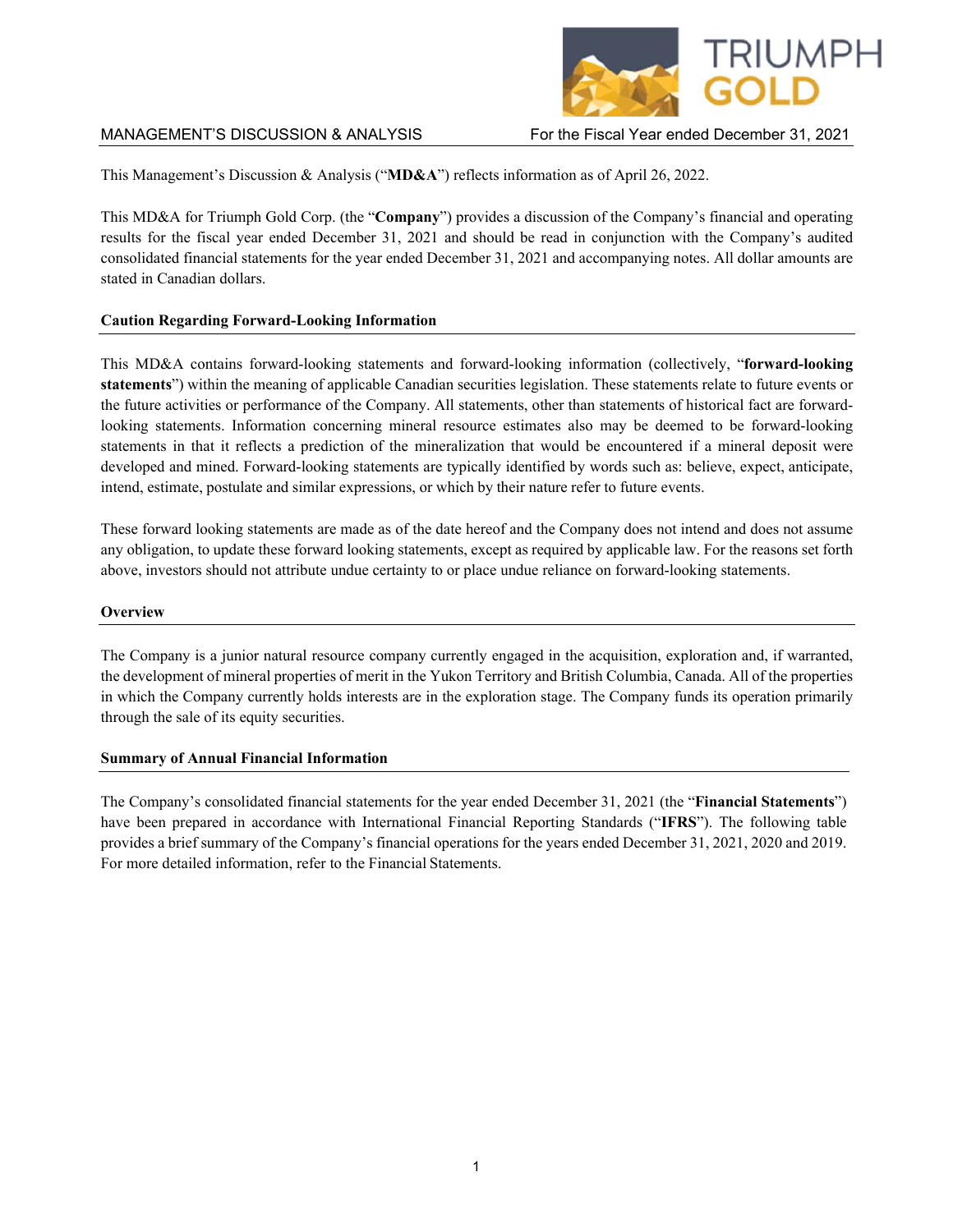

| <b>Annual Information</b>     |                   |                   |                   |  |
|-------------------------------|-------------------|-------------------|-------------------|--|
|                               | December 31, 2021 | December 31, 2020 | December 31, 2019 |  |
|                               | \$                | \$                | D                 |  |
| Loss before other items       | (5,200,746)       | (5,290,377)       | (5,826,845)       |  |
| Total other items             | 54,580            | 259,819           | 598,868           |  |
| Loss for the year             | (5,146,166)       | (5,030,558)       | (5,227,977)       |  |
| Loss per share                | (0.04)            | (0.04)            | (0.06)            |  |
| Total assets                  | 3,918,117         | 7,967,523         | 4,678,738         |  |
| Total non-current liabilities | 74,018            | 156,219           | 50,000            |  |
| Cash dividends per share      | Nil               | Nil               | Nil               |  |

For the year ended December 31, 2021, the Company incurred a net loss of \$5,146,166 (2020 -\$5,030,558).

The major component in the expenses for fiscal 2021 were exploration expenditures on the Company's Freegold Mountain and minor expenditures on other properties for a total of \$3,067,482 during fiscal 2021, compared to \$1,364,632 during fiscal 2020. Share based payments in fiscal 2021 were \$101,115, compared to \$1,662,139 in fiscal 2020. All other expenses remained relatively static for fiscal 2021 compared to fiscal 2020.

In current assets, cash decreased to \$41,681 as at December 31, 2021 from \$4,268,216 at December 31, 2020 as the Company carried out private placement financings during fiscal 2020 and expended the majority of the funds on exploration expenditures primarily on the Freegood Mounting project during fiscal 2021. As of December 31, 2021, the Company had a working capital deficit of \$1,046,323, compared to a working capital of \$4,161,695 as of December 31, 2020.

|                                       | $31 - Dec$<br>2021<br>\$ | $30-Sep$<br>2021<br>\$ | $30 - Jun$<br>2021<br>\$ | $31-Mar$<br>2021<br>\$ | $31 - Dec$<br>2020<br>\$ | $30-Sep$<br>2020<br>$\mathbf{s}$ | $30 - Jun$<br>2020<br>\$ | $31-Mar$<br>2020<br>\$ |
|---------------------------------------|--------------------------|------------------------|--------------------------|------------------------|--------------------------|----------------------------------|--------------------------|------------------------|
| Total other income<br>$(\text{loss})$ | 10,375                   | 4,195                  | 40,010                   | Nil                    | (1,210)                  | 188,086                          | 26,699                   | 46,244                 |
| Loss for the period                   | (708, 338)               | (2,335,404)            | (1,046,335)              | (1,056,089)            | (816,515)                | (2,691,763)                      | (547, 599)               | (974, 681)             |
| Gain (Loss) per<br>share              | (0.04)                   | (0.02)                 | (0.01)                   | (0.01)                 | (0.04)                   | (0.02)                           | (0.01)                   | (0.01)                 |
| Total assets                          | 3,918,117                | 4,213,137              | 6,370,471                | 7,225,352              | 7,967,523                | 8,749,474                        | 3,940,231                | 4,445,786              |
| Total current<br>liabilities          | 1,149,696                | 723,146                | 478,830                  | 299,177                | 296,850                  | 371,177                          | 395,350                  | 435,065                |
| Cash dividends per<br>share           | Nil                      | Nil                    | Nil                      | Nil                    | Nil                      | Nil                              | Nil                      | Nil                    |

### **Summary of Quarterly Financial Information**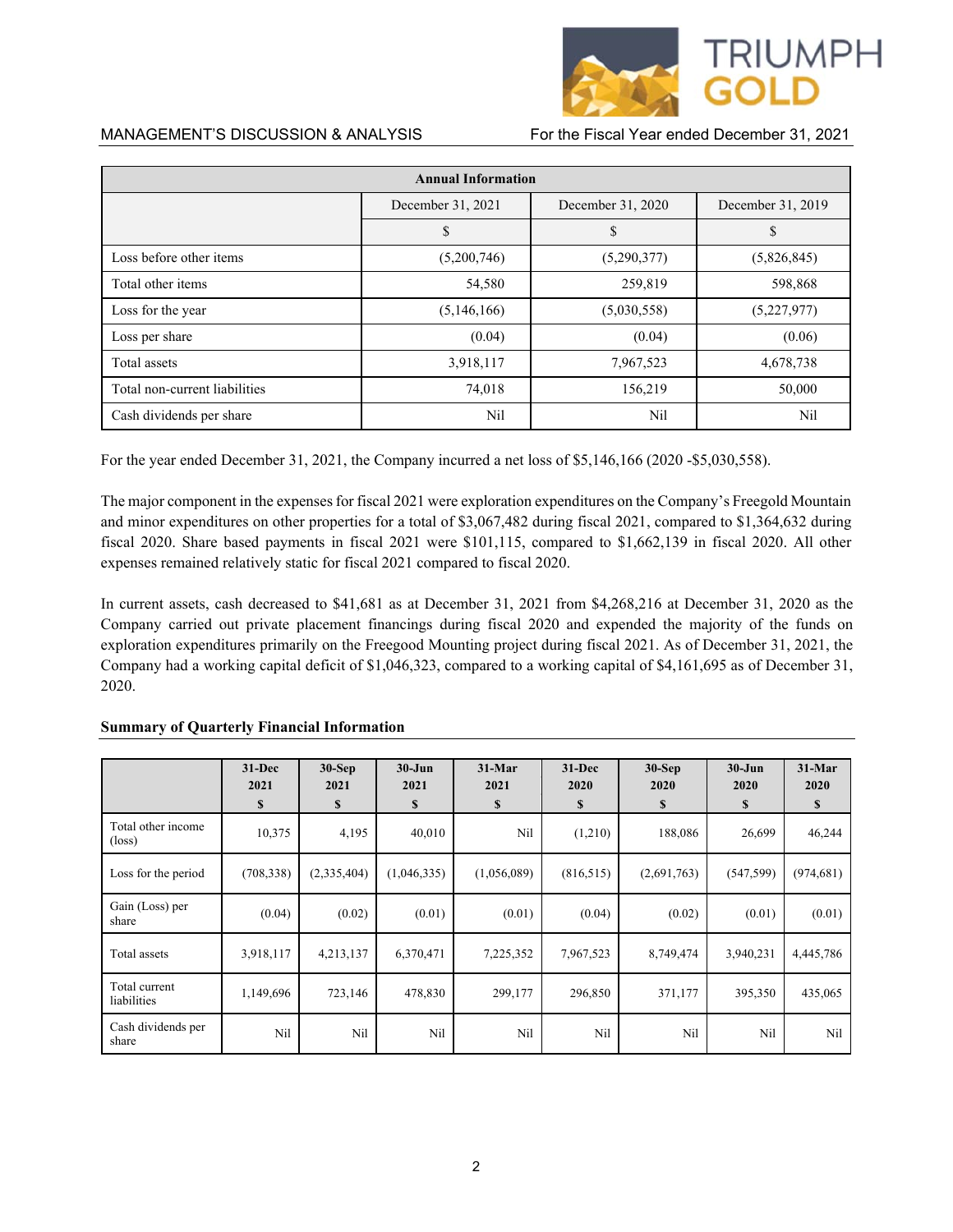

For the three months ended December 31, 2021, the Company incurred a comprehensive loss of \$708,338 (2020 - \$816,515). The decrease in the loss was primarily a result of decreases in administrative expenses of 45%, in corporate communications of 47% and share based payments of 100%, which were offset by increases in exploration expenditures of 32% and professional fees of 96%.

Corporate communications in Q4 2021 was \$101,279, compared to \$191,021 for Q4 2020. Professional fees during Q4 2021 were \$73,775, compared to \$37,678 for Q4 2020. Share based payments during Q4 2021 were \$Nil, compared to \$101,697 for Q4 2020.

During Q4 2021, administrative expenses of \$45,106 (2020 - \$81,825), exploration expenditures of \$333,522 (2020 \$252,572), listing and filing fees of \$4,612 (2020 - \$8,222) and wages and salaries of \$101,870 (2020 - \$110,472) remained relatively static for fiscal 2021 compared to fiscal 2020.

As of April 26, 2022, the Company had 138,844,229 common shares issued ("**Shares**"), 33,185,345 share purchase warrants ("**Warrants**") and 13,585,000 stock options outstanding.

### **Liquidity and Capital Resources**

The Company has no revenue generating operations from which it can internally generate funds. The Company's ability to meet its obligations and its ability to finance exploration and development activities depends on its ability to generate cash flow through the issuance of Shares pursuant to private placements, the exercise of Warrants and stock options, through the issuance of debt or through the sale of interests in its mineral properties. There are no assurances that the Company will continue to obtain additional financial resources and/or achieve positive cash flows or profitability. If the Company is unable to obtain adequate additional financing, the Company will be required to curtail operations and exploration activities.

The Company owns all of its mineral properties 100% and all principal mineral claims have assessment credits to 2023 and beyond, so the Company has no immediate requirement to spend money on exploration in order to maintain its mineral properties. Commencing in 2017, the Company is committed to pay \$40,000 annual advanced royalty payments in order to maintain the Tinta Hill, Freegold and Goldstar properties. The advanced royalty payment will be netted against royalty interest payments after commencement of commercial production.

As at December 31, 2021, the Company had a working capital deficit of \$1,046,323 (2020 – working capital of  $$4,161,695$ ) which includes cash and cash equivalents of  $$41,681$  (2020 -  $$4,268,216$ ), trade and other receivables of \$15,372 (2020 - \$14,828), prepayments and deposits of \$46,320 (2020 - \$175,501), which are offset by trade and other payables of \$932,495 (2020 - \$204,600), due to related party of \$135,000 (2020 - \$Nil) and lease liability of \$82,201 (2020 - \$92,250).

During the year ended December 31, 2021, the Company issued 1,250,000 Shares as consideration for the Big Creek copper gold property at a fair value of \$225,000.

The Company expects that it will operate at a loss for the foreseeable future. The Company believes that it does not have enough cash and cash equivalents to fund its overhead through December 31, 2022 and will require additional financing in the near future.

There has been a global pandemic outbreak of COVID-19. The actual and threatened spread of the virus globally has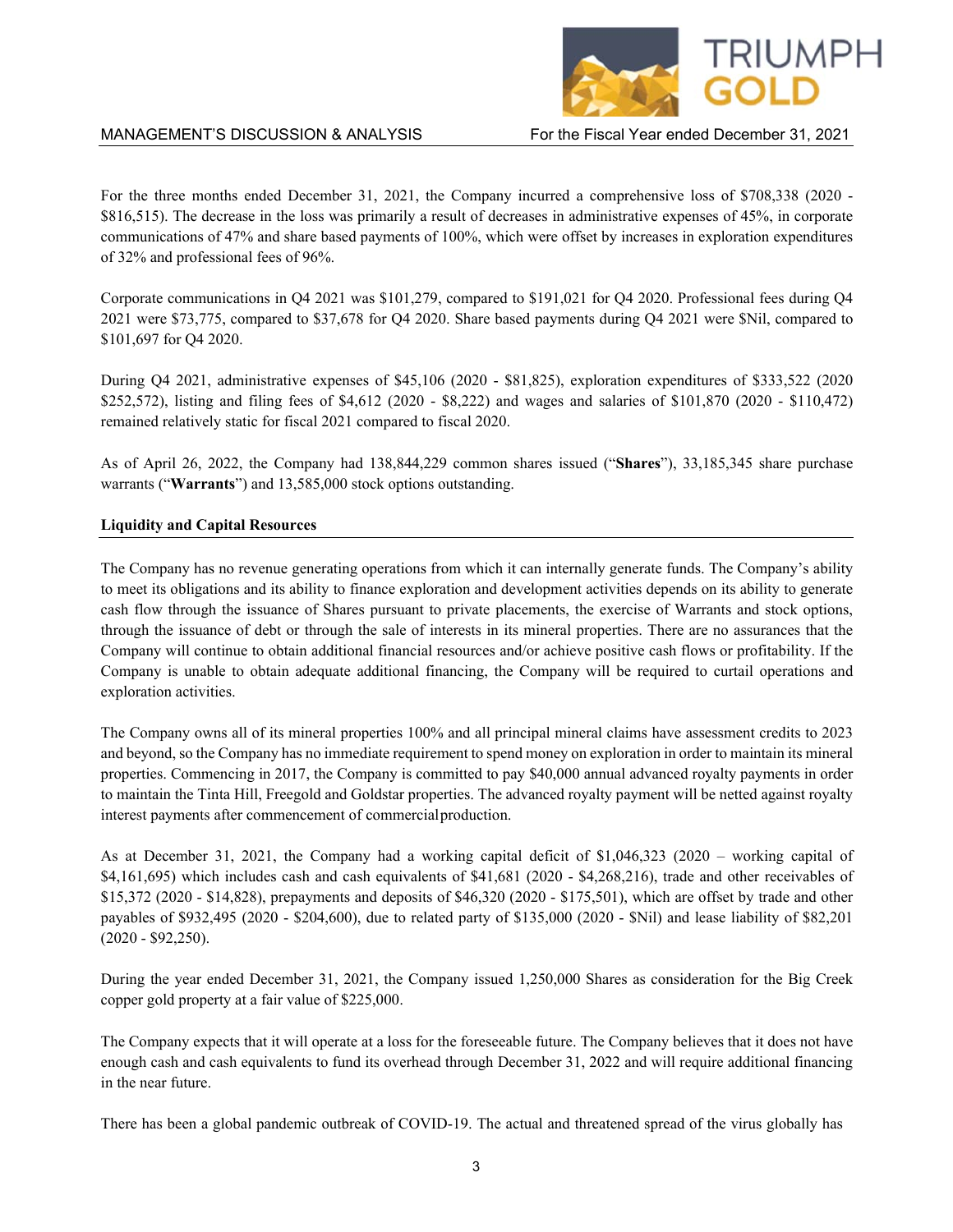

had a material adverse effect on the global economy and, specifically, the regional economies in which the Company operates. The pandemic could continue to have a negative impact on the stock market, including trading prices of the Company's Shares and its ability to raise new capital. These factors, amongst others, could have a significant impact on the Company's operations. As a result, there exists material uncertainty that casts significant doubt about the Company's ability to continue as a going concern.

The Company is committed to the health and safety of its employees and contractors. With recommendations from the Yukon Government and Yukon Chamber of Mines, the Company developed and implemented infection prevention and control measures at the Freegold Mountain Property to help reduce and minimize the risk of potential COVID-19 transmission in the camp and at related work sites. Employees, contractors, and visitors were regularly monitored for symptoms and required to review and adhere to current federal and territorial regulations, as well as Company prevention policies outlined in the Company's COVID-19 Operational Plan while on site. Should anyone on site have shown COVID-19 or symptoms of COVID-19, all employees would have been required to follow the Company's COVID-19 Emergency Response Plan. All camp employees and service providers were sourced from the Yukon, with the exception of the Company's corporate management, who followed regulations and guidelines upon entering the Territory.

## **Financing**

The Company did not complete any financings during the year ended December 31, 2021.

## **Mineral Exploration Properties**

The Freegold Mountain project is comprised of the following exploration properties:

## *Tinta Hill Property, Yukon*

The Company holds a 100% interest in the Tinta Hill Property subject to an annual advanced royalty payment of \$20,000 and a 3% net smelter return ("**NSR**"). The advanced royalty payment will be netted against royalty interest payments after commencement of commercial production. Of the 3% NSR, the Company can elect to purchase 2% at a cost of \$250,000 for the first 1% and \$1,000,000 for the second 1%.

As at December 31, 2021, total advanced royalty payment made was \$100,000 (2020 – \$80,000). During the year ended December 31, 2021, the Company paid \$7,291 (2020 - \$7,304) in filing fees for the Tinta Hill Property.

## *Freegold Property, Yukon*

The Company holds a 100% interest in the Freegold Property subject to an annual advanced royalty payment of \$10,000 and a 3% NSR. The advanced royalty payment will be netted against royalty interest payments after commencement of commercial production. Of the 3% NSR, the Company can elect to purchase 2% at a cost of \$250,000 for the first 1% and \$1,000,000 for the second 1%.

As at December 31, 2021, total advanced royalty payment made was \$50,000 (2020 – \$40,000). During the year ended December 31, 2021, the Company paid \$7,291 (2020 - \$7,304) in filing fees for the Freegold Property.

### *Goldstar Property, Yukon*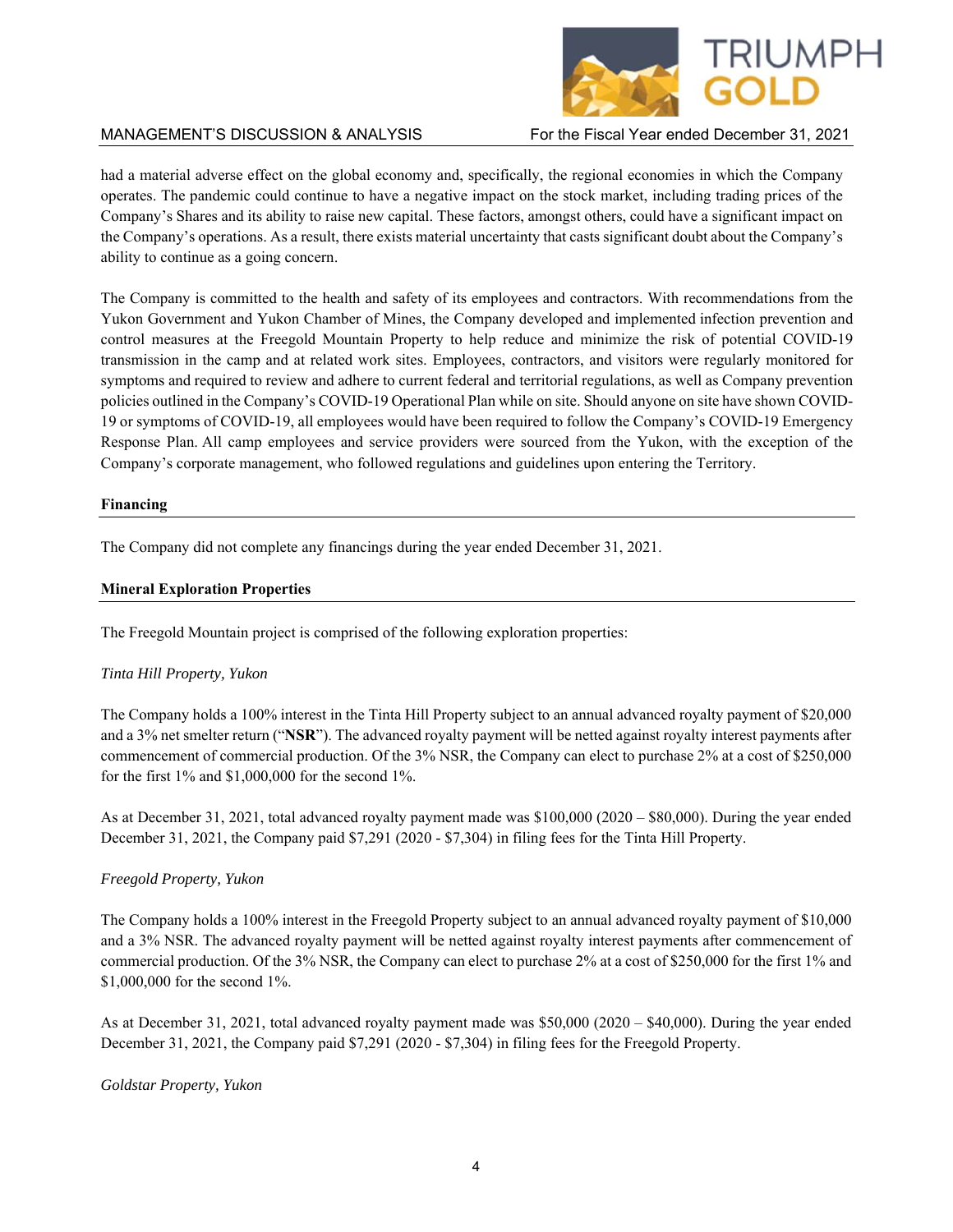

The Company holds a 100% interest in the Goldstar Property subject to an advance payment of \$10,000 and a 3% NSR. The advanced royalty payment will be netted against royalty interest payments after the commencement of commercial production. Of the 3% NSR, the Company can elect to purchase 2% at a cost of \$500,000 for the first 1% and \$1,000,000 for the second 1%

As at December 31, 2021, the total advanced royalty payment made was \$50,000 (2020 – \$40,000).

# *Golden Revenue Property, Yukon*

The Company holds a 100% interest in the Golden Revenue Property, subject to a 1% NSR in favour of ATAC Resources Ltd on that portion of the property which is not subject to an underlying royalty. There is a 2% underlying NSR on a portion of the property. A total of 75% of the underlying NSR (1.5% NSR) may be purchased at any time for \$600,000. On June 13, 2018, the Company acquired the underlying NSR for a purchase price of \$100,000, thereby conveying the exclusive right to be paid all future rights associated from the NSR to the Company.

During the year ended December 31, 2021, the Company paid \$7,292 (2020 - \$7,303) in filing fees for the Golden Revenue Property.

## *Big Creek, Canada*

On February 3, 2021, and as closed on March 1, 2021, the Company entered into a purchase and sale agreement to acquire certain claims, subject to 1.5% NSR, comprising the Big Creek copper-gold property located in the Whitehorse Mining District of Yukon, Canada. As consideration, the Company issued 1,250,000 common shares at a fair value of \$225,000.

## *Tad/Toro Property, Yukon*

The Company holds a 100% interest in the Tad/Toro Property subject to a 3% NSR, of which the first 1% may be purchased for \$500,000 and a second 1% for \$1,000,000. During the year ended December 31, 2021, the Company paid \$Nil (2020 - \$3,050) in filing fees for the Tad/Toro Property.

The Company wrote down the value of the Tad/Toro Property to \$1 in previous years.

## *Andalusite Peak, British Columbia*

The Company staked the Andalusite Peak Property and held a 100% interest. On August 8, 2019, the Company and Rio Tinto Exploration Canada Inc. ("RTEC") entered into an option agreement whereby RTEC has the option to obtain a 100% interest in the Andalusite Peak property. Under the terms of the option agreement, 100% ownership of the claims were transferred to RTEC and RTEC agreed to pay \$3,000,000 over a five-year option period and reserve for the Company a 1% net smelter returns royalty, which is capped at \$50 million. 100% interest in the Andalusite Peak property will be returned to the Company if RTEC opts out of the staged payments totaling \$3,000,000 over the five year option period. The sum of \$25,000 was paid to the Company (of which \$10,420 has been credited against exploration and evaluation assets and the excess of \$14,580 over the carry amount was recognized in other income during the year ended December 31, 2019) within 45 days of the option agreement date. A further \$50,000, was payable on or before the first anniversary date of the option agreement. The payment was received on July 21, 2020 and recognized in other income during the year ended December 31, 2020. On December 15, 2020, RTEC provided notice of termination of the option agreement and 100% ownership of the Andalusite Property was transferred back to the Company.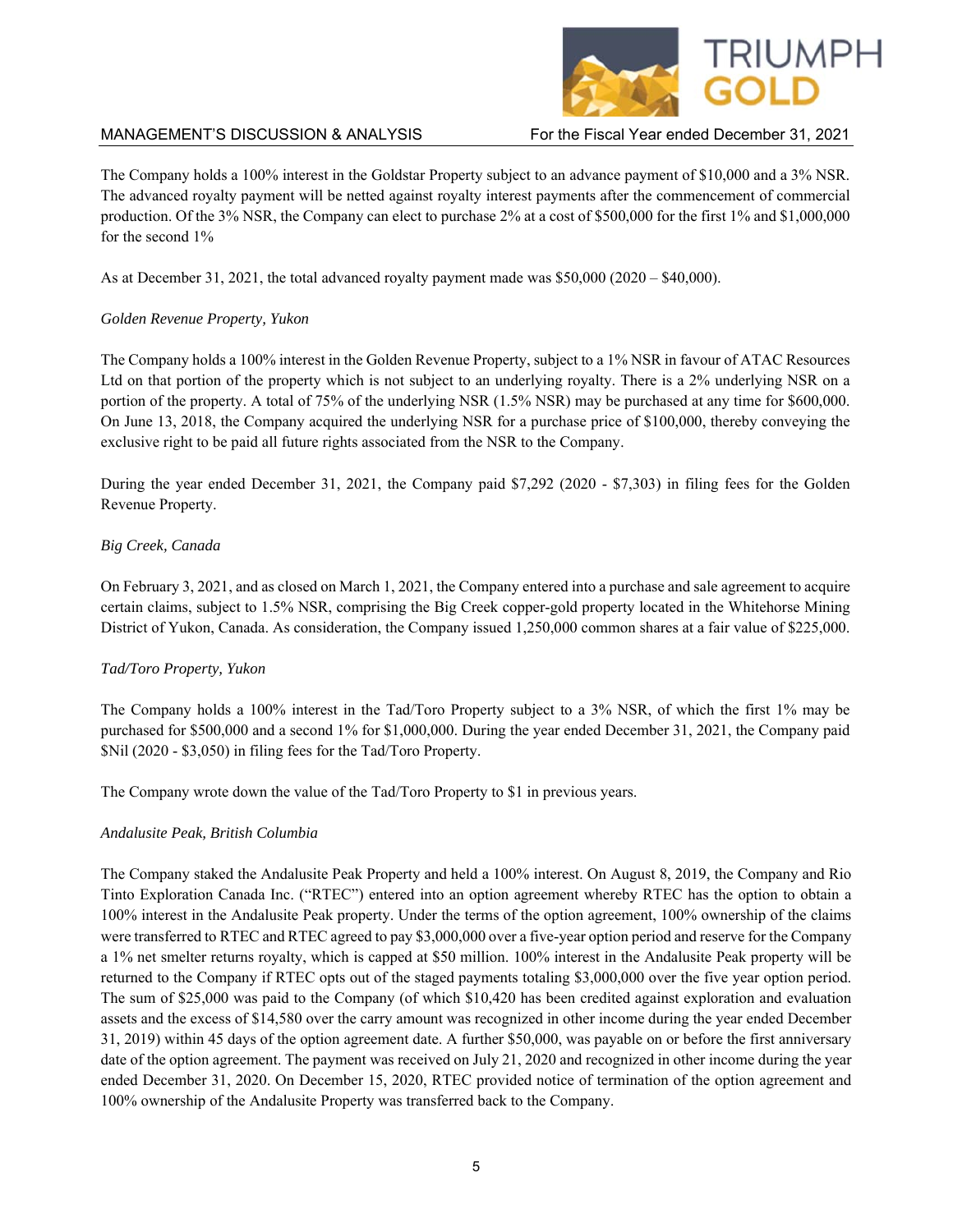# RIUMPH

# MANAGEMENT'S DISCUSSION & ANALYSIS For the Fiscal Year ended December 31, 2021

On a regular basis the Company evaluates the potential impairment of its mineral property interests under IFRS 6 when facts and circumstances indicate that the carrying value of a mineral property may exceed its recoverable value. All properties are early stage exploration properties.

The Company has defined, indicated and inferred mineral resources in three separate deposits on the Freegold Mountain property as documented in a current NI 43-101 technical report. Management believes that its carrying value is fully recoverable.

On September 8, 2021, the Company announced that it had completed a 19 hole, 6,615 metre diamond drilling program focused on the Nucleus and Revenue areas of the Freegold Mountain property, the highlights of which included:

- Confirmation of two styles of overlapping mineralization forming the Nucleus gold-silver-copper deposit with flat-lying skarn mineralization cut by epithermal mineralization associated with steeply-dipping fault zones within schists and gneiss of Yukon Tanana Terrane ("**YYT**") and felsic intrusive rocks;
- Intersection of sulphide-replacement and epithermal mineralization proximal to the regional South Big Creek Fault within YTT and felsic intrusive rocks in step-out drilling south of the Nucleus gold-silver-copper deposit. New mineralization was also intersected southeast of the Nucleus resource area.
- Expansion of porphyry-related and epithermal mineralization at the WAu and Blue Sky Zones hosted in the Revenue gold-silver-copper-molybdenum-tungsten deposit. Drilling also expanded a zone of porphyry-style mineralization proximal to the southern contact of the WAu Zone.

Additional exploration activities have advanced mineral prospects on the Freegold Mountain Project outside of the Nucleus and Revenue Deposit areas. This portion of the 2021 exploration season was ongoing and included geological mapping and prospecting, 37 line-kilometres of soil geochemical surveying and 100 line-kilometres of ground magnetic surveying, all of which were completed by mid-September.

On November 24, 2021, the Company announced the results from 2,154 metres of diamond drilling in four holes from the **WAu Zone** within the **Revenue Deposit** at the Freegold Mountain Project, highlighted by 80.5 metres of 1.96 grams per tonne (" $g/t$ ") gold equivalent<sup>1</sup> ("AuEq") in **RVD21-03**, the highlights of which include:

- Intersection of multiple styles of mineralization including epithermal veins, porphyry-style stockwork veins, disseminated sulphides, and sulphide breccias
- Expansion of the **WAu Zone** 70 metres along strike in an east-west orientation
	- 80.50 metres of 1.96 g/t AuEq from 370 metres in **RVD21-03** 
		- Containing 1.52 g/t gold ("Au"), 3.74 g/t silver ("Ag"), 0.18% copper ("Cu"), 0.011% molybdenum ("Mo"), and 0.007% tungsten ("W")
	- 35.00 metres of 0.33 g/t AuEq from 325.0 metres in **RVD21-02**
		- Containing 0.17 g/t Au, 1.04 g/t Ag, 0.05% Cu, 0.008% Mo, and 0.004% W
	- 8.25 metres of 0.40 g/t AuEq from 164.00 metres in **RVD21-04**
		- Containing 0.28 g/t Au, 0.29 g/t Ag, 0.02% Cu, 0.001% Mo, and 0.017% W
	- 6.00 metres of 0.65 g/t AuEq from 179.00 metres in **RVD21-04**
		- Containing 0.54 g/t Au, 0.83 g/t Ag, 0.06% Cu, 0.001% Mo, and 0.002% W
- Intersection of near-surface porphyry-style mineralization with 108.65 metres of 0.40 g/t AuEq from 36.35 metres in **RVD21-01**
	- Containing 0.18 g/t Au, 1.95 g/t Ag, 0.10% Cu, 0.005% Mo, and 0.002% W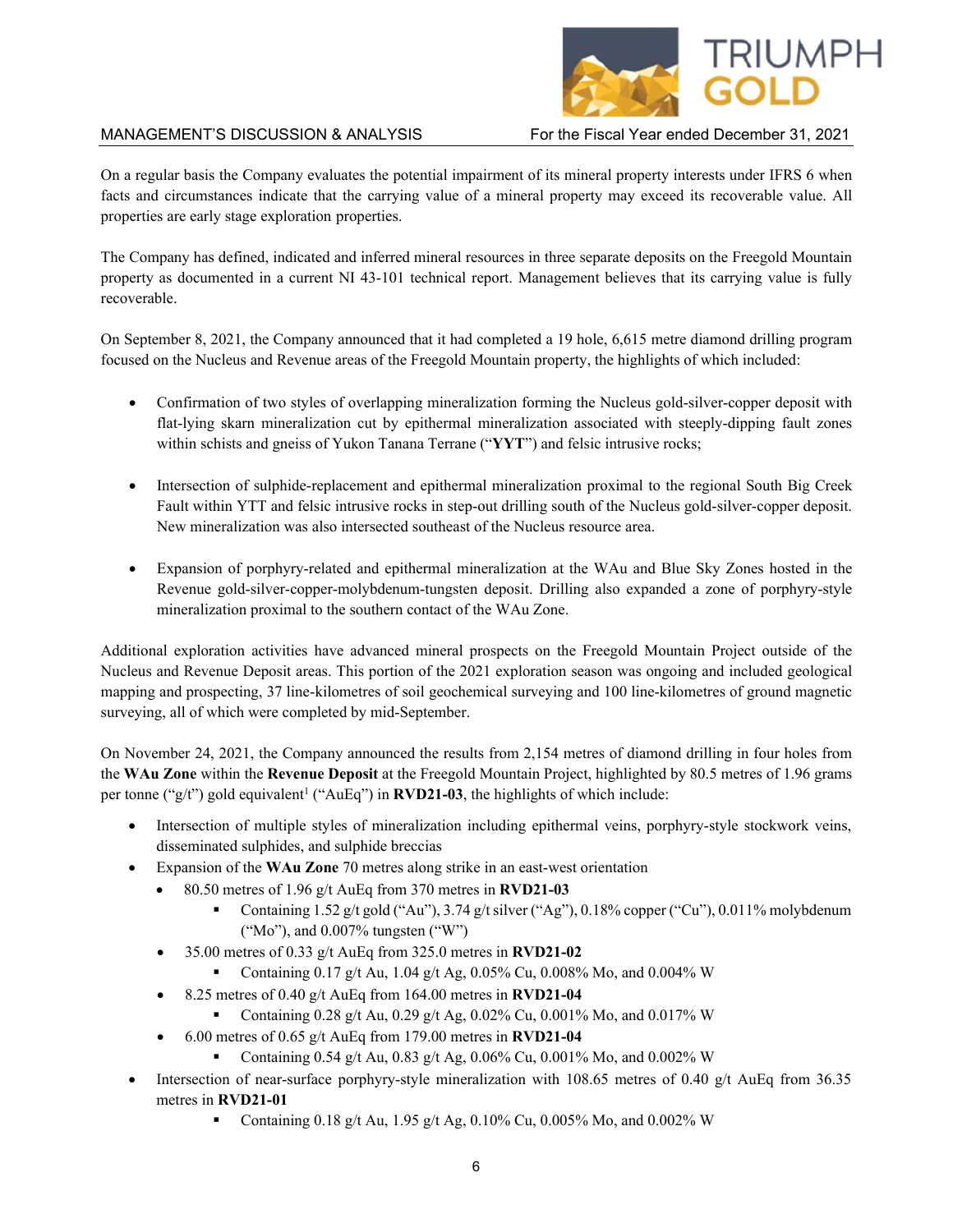

- Additional intersection of porphyry-style mineralization further downhole in **RVD21-01** with 60.50 metres of 0.51 g/t AuEq from 162 metres
	- Containing 0.18 g/t Au, 2.11 g/t Ag, 0.10% Cu, 0.022% Mo, and 0.002% W

On December 2, 2021, the Company announced results from 896.72 metres of diamond drilling in three holes from the **Blue Sky Zone** within the Revenue Deposit at the Freegold Mountain Project, highlighted by 106.50 metres of 0.76 g/t AuEq in RVD21-05, the highlights of which include:

- Drilling encountered multiple styles of mineralization including porphyry-style stockwork veins, disseminated sulphides, sulphide breccias, and epithermal veins
- Drilling added near-surface mineralization of the Blue Sky Zone within the open pit resource
	- $106.50$  metres of 0.76 g/t AuEq from 120.00 metres in RVD21-05
		- Containing 0.27 g/t gold ("Au"), 5.43 g/t silver ("Ag"), 0.22% copper ("Cu"), and 0.014% molybdenum ("Mo")
	- 26.82 metres of 0.67 g/t AuEq from 169.18 metres in RVD21-06
	- Containing 0.50 g/t Au, 1.54 g/t Ag, 0.07% Cu, and 0.004% Mo
	- 15.65 metres of 0.49 g/t AuEq from 205.35 metres in RVD21-06
	- Containing  $0.22$  g/t Au,  $2.01$  g/t Ag,  $0.09\%$  Cu, and  $0.017\%$  Mo
	- 71.00 metres of 0.51 g/t AuEq from 204 metres in RVD21-07
		- Containing 0.19 g/t Au, 1.39 g/t Ag, 0.06% Cu, and 0.036% Mo
	- **RVD21-06** intersected porphyry-style mineralization with 27.00 metres of 0.44 g/t AuEq from 244.00 metres
		- Containing 0.17 g/t Au, 2.38 g/t Ag, 0.09% Cu, and 0.015% Mo

The **Blue Sky Zone** is defined by 12 drill holes: three holes from the 2021 program and nine historical holes). The **Blue Sky Zone** is a NE-striking, near vertical body of Au-CuAg-Mo mineralization that remains open at depth**.** The **Revenue Deposit** is made up of the **Blue Sky Zone**, **WAu Zone,** and zones of Cu-Mo-Au porphyry-style mineralization.

The **Blue Sky Zone** has been expanded 100 metres westwards and towards the surface with a modeled strike length of 210 metres. The zone has an average width of 70 metres and a depth of 480 metres below surface. The 2021 drilling program expanded both the Blue Sky Zone and the WAu Zone and reduced the gap between the two zones to 65 metres.

On February 17, 2022, the Company announced results from 755.90 metres of diamond drilling in two holes from the **Nucleus Depo**sit at the Freegold Mountain Project, the highlights of which include 4.50 metres of 2.00 g/t Au and 1.57 g/t Ag within 46.28 metres of 0.54 g/t Au and 0.53 g/t Ag in  $N21-02$  within the oxide zone returning 83% gold recovery through cyanide solubility analysis ("AuCN/AuFA").

The **Nucleus Deposit** is made up of zones of Au-Ag-Cu epithermal and Au-Cu-Ag skarn mineralization. Four holes were drilled testing the "four corners" of the Au \$1,500 pit shell from the 2020 Mineral Resource Estimate (PR-20-02). The purpose of the four holes was to test mineralization continuity, confirm the depth of the oxide-sulphide boundary and test heap leach gold recovery through AuCN/AuFA through both fire assay and cyanide analysis for gold. The calculated ratio of cyanide gold (AuCN) over fire assay (AuFA) gold generates an estimate for gold recovery (AuCN/AuFA).

- Drilling expanded mineralization and confirmed bulk tonnage mineralization from the 2020 Resource Model (PR-20-02)
- Drilling encountered multiple styles of mineralization including epithermal veins, sulphide breccias and disseminations, skarn, and sulphide replacement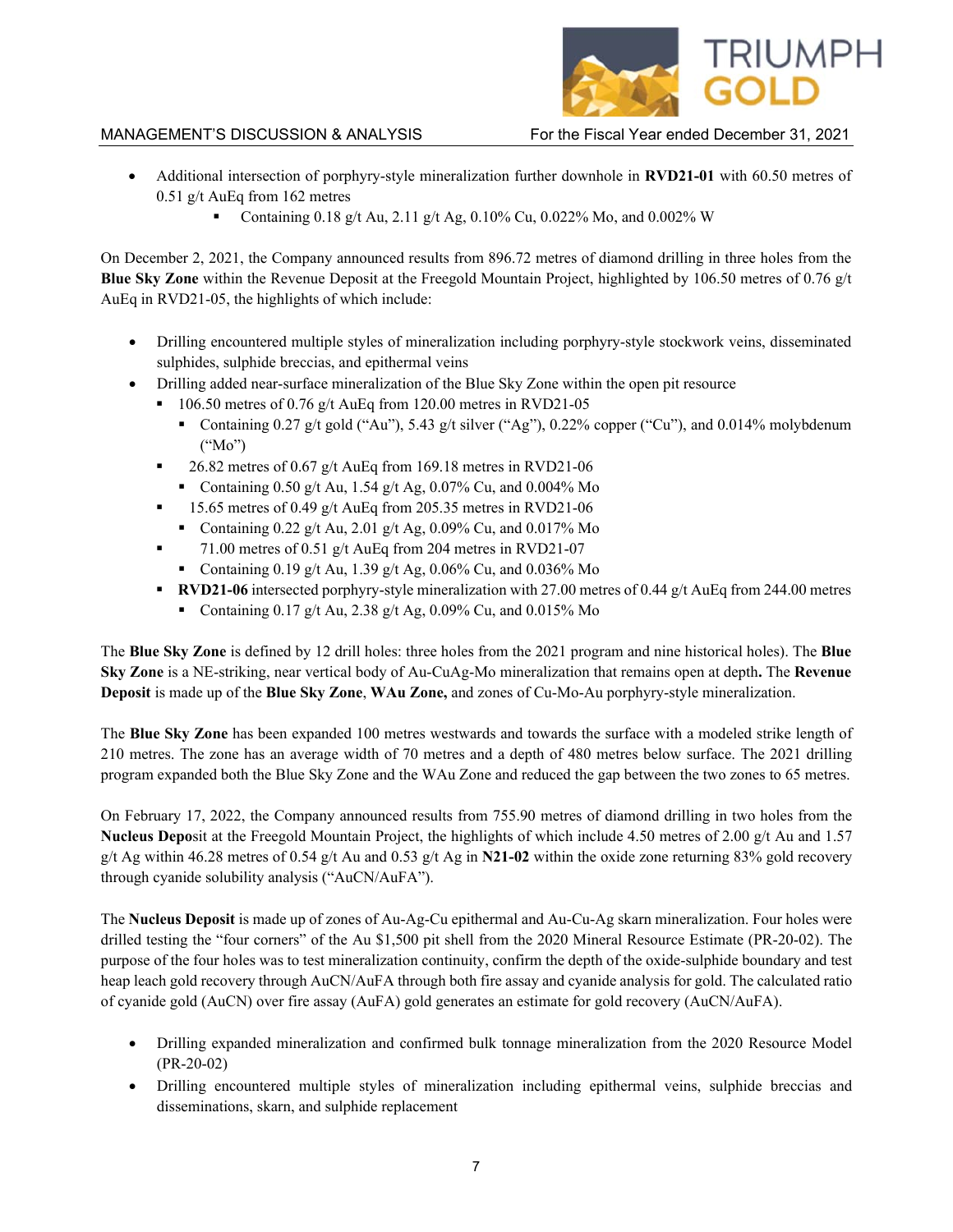

- Drilling confirms the presence of a strong oxide profile across the proposed open pit with cyanide solubility ratios (AuCN/AuFA) up to 87% in **N21-02**
	- 128 samples were analyzed: 50 in the oxide zone, 78 in the sulphide zone
- N21-01 intersected 31.75 metres of 0.54 g/t Au and 1.72 g/t Ag from 52.50 metres in the sulphide zone Including 1.03 g/t Au and 2.20 g/t Ag from 67.00 to 79.30 metres
- N21-02 intersected 46.28 metres of 0.54 g/t Au and 0.53 g/t Ag from 13.72 metres in the oxide zone Including 2.00 g/t Au and 1.57 g/t Ag from 28.50 to 33.00 metres
- N21-02 intersected 8.00 metres of 0.74 g/t Au and 1.21 g/t Ag from 61.5 metres in the sulphide zone at the base of the oxide zone
- N21-02 intersected 24.80 metres of 0.54 g/t Au and 1.32 g/t Ag from 211.90 metres in the sulphide zone
	- Including 1.25 g/t Au and 3.15 g/t Ag from 228.80 to 236.70 metres
- 16 intervals of  $(>1 \text{ g/t}$  Au) were intersected, highlighted by:
	- 4.45 g/t Au, 4.90 g/t Ag, and 0.31% Cu from 93.58 to 94.28 metres in N21-01
	- 4.39 g/t Au and 1.10 g/t Ag from 114.08 to 114.63 metres in N21-02

### **Disclosure of Outstanding Share Data**

Authorized and issued capital stock as of April 26, 2022:

| Authorized                                          | <b>Issued</b> |
|-----------------------------------------------------|---------------|
| Unlimited number of common shares without par value | 138,844,229   |

Warrants Outstanding as at April 26, 2022:

| <b>Number</b> | <b>Exercise Price</b> | <b>Expiry Date</b> |
|---------------|-----------------------|--------------------|
| 16,598,500    | \$0.30                | July 17, 2023      |
| 274,645       | \$0.25                | July 17, 2023      |
| 15,000,000    | \$0.30                | July 24, 2023      |
| 627,200       | \$0.25                | July 24, 2023      |
| 685,000       | \$0.30                | December 31, 2023  |
| 33,185,345    |                       |                    |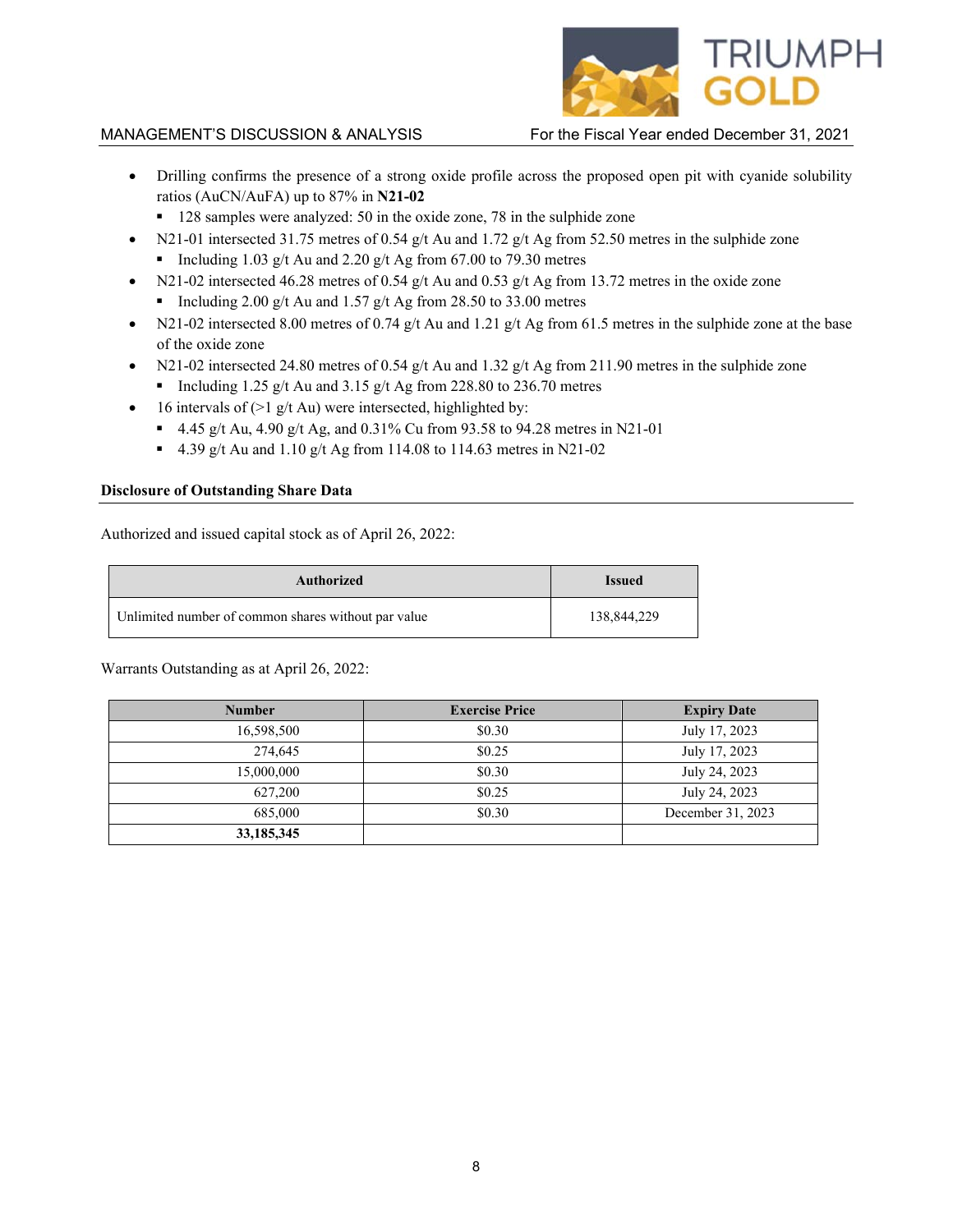

| <b>Number</b> | <b>Exercise Price</b> | <b>Expiry Date</b> |
|---------------|-----------------------|--------------------|
| 570,000       | \$0.50                | July 26, 2022      |
| 3,890,000     | \$0.40                | July 30, 2022      |
| 225,000       | \$0.40                | December 20, 2022  |
| 1,250,000     | \$0.40                | July 20, 2023      |
| 1,200,000     | \$0.55                | July 26, 2024      |
| 6,150,000     | \$0.30                | July 24, 2025      |
| 300,000       | \$0.30                | January 25, 2026   |
| 13,585,000    |                       |                    |

### Options Outstanding as at April 26, 2022

### **Financial Instruments**

The Company is exposed in varying degrees to a variety of financial instrument related risks by virtue of its activities. The overall financial risk management program focuses on preservation of capital and protecting current and future Company assets and cash flows by reducing exposure to risks posed by the uncertainties and volatilities of financial markets.

The types of risk exposure and the way in which such exposures are managed are as follows:

*Credit Risk* - The Company's credit risk is primarily attributable to its liquid financial assets. The Company limits exposure to credit risk on liquid financial assets through maintaining its cash and cash equivalents with high-credit quality financial institutions. The Company does not have financial assets that are invested in asset backed commercial paper. Other receivables are comprised primarily of tax receivables generated on the purchase of supplies and services for the Company's exploration programs, which are refundable from the Canadian government. The Company's maximum exposure to credit risk is the carrying amount of financial assets on the consolidated statements of financial position.

*Liquidity Risk –* The Company's cash and cash equivalents are invested in business accounts with high-credit quality financial institutions which are available on demand for the Company's programs. Future operations or exploration programs will require additional financing primarily through equity markets.

The Company has lease obligations, the maturity of which are as follows:

|                | Total   |  |
|----------------|---------|--|
|                |         |  |
| Due in 1 year  | 83,400  |  |
| Due in 2 years | 28,000  |  |
|                | 111,400 |  |

*Market Risk –* Market risk is the risk of loss that may arise from changes in market factors such as interest rates, foreign exchange rates and commodity prices.

*Interest rate risk* – In respect to the Company's financial assets, the interest rate risk mainly arises from the interest rate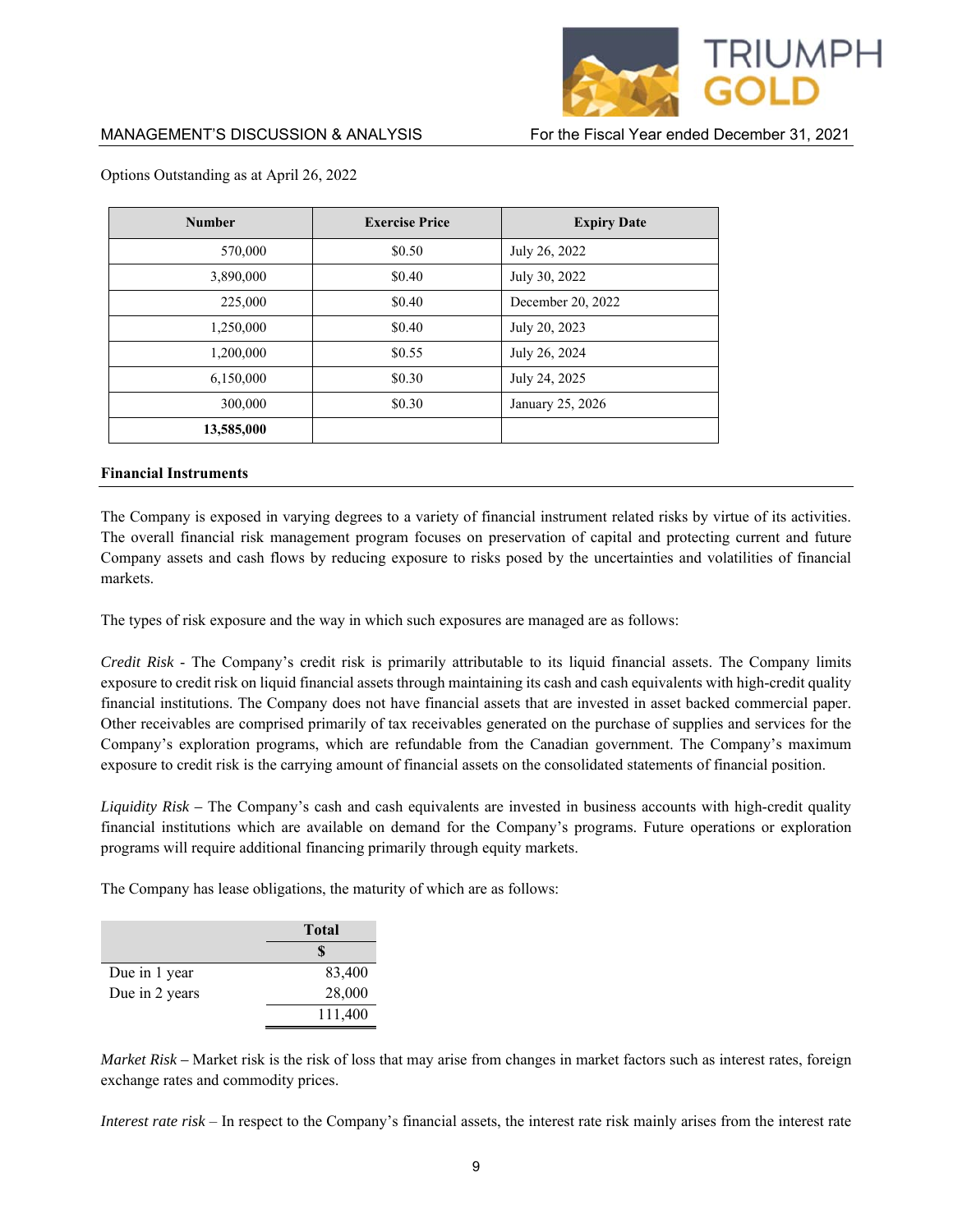

impact on cash and cash equivalents and term deposits. Every 1% fluctuation in interest rates up or down would have an insignificant impact on profit or loss.

*Foreign currency risk -* The Company is exposed to foreign currency risk to the extent that certain monetary financial instruments and other assets are denominated in United States dollars. The Company has not entered into any foreign currency contracts to mitigate this risk and has no financial instruments held in United States funds. Therefore, foreign currency risk is minimized.

*Commodity price risk –* The value of the Company's mineral resource properties is related to the price of various commodities and the outlook for them. Commodity prices have historically fluctuated widely and are affected by numerous factors outside of the Company's control, including, but not limited to, industrial retail demand, central bank lending, forward sales by producers and speculators, level of worldwide production and short-term changes in supply and demand. The Company is not exposed to significant price risk.

*Fair Value* - The Company has various financial instruments comprised of cash and cash equivalents, trade and other receivables, investment in equities, trade and other payables and lease liabilities.

For disclosure purposes, all financial instruments measured at fair value are categorized into one of three hierarchy levels, described below. Each level is based on the transparency of the inputs used to measure the fair values of assets and liabilities:

**Level 1** – Values based on unadjusted quoted prices in active markets that are accessible at the measurement date for identical assets or liabilities.

Level 2 – Values based on quoted prices in markets that are not active or model inputs that are observable either directly or indirectly for substantially the full term of the asset or liability.

**Level 3** – Values based on prices or valuation techniques that require inputs that are both unobservable and significant to the overall fair value measurement.

| <b>December 31, 2021</b>  | Level 1                  | Level 2                  | Level 3 | Total       |
|---------------------------|--------------------------|--------------------------|---------|-------------|
| Assets:                   |                          |                          |         |             |
| Cash and cash equivalents | 41,681                   |                          | ٠       | 41,681      |
| Investments in equities   | $\overline{\phantom{0}}$ | $\overline{\phantom{0}}$ |         |             |
| <b>December 31, 2020</b>  | Level 1                  | Level 2                  | Level 3 | Total       |
| Assets:                   |                          |                          |         |             |
| Cash and cash equivalents | \$4,268,216              | $\overline{\phantom{0}}$ | ъĐ      | \$4,268,216 |
| Investments in equities   | $\overline{\phantom{0}}$ | $\overline{\phantom{0}}$ |         |             |

### **Critical Accounting Estimates**

The preparation of financial statements in compliance with IFRS requires management to make certain judgments, estimates and assumptions that affect the application of accounting policies and the reported amounts of assets and liabilities and disclosure of contingent assets and liabilities at the date of the financial statements and the reported amounts of revenues and expenses during the reporting period. Actual results may differ from these estimates and assumptions.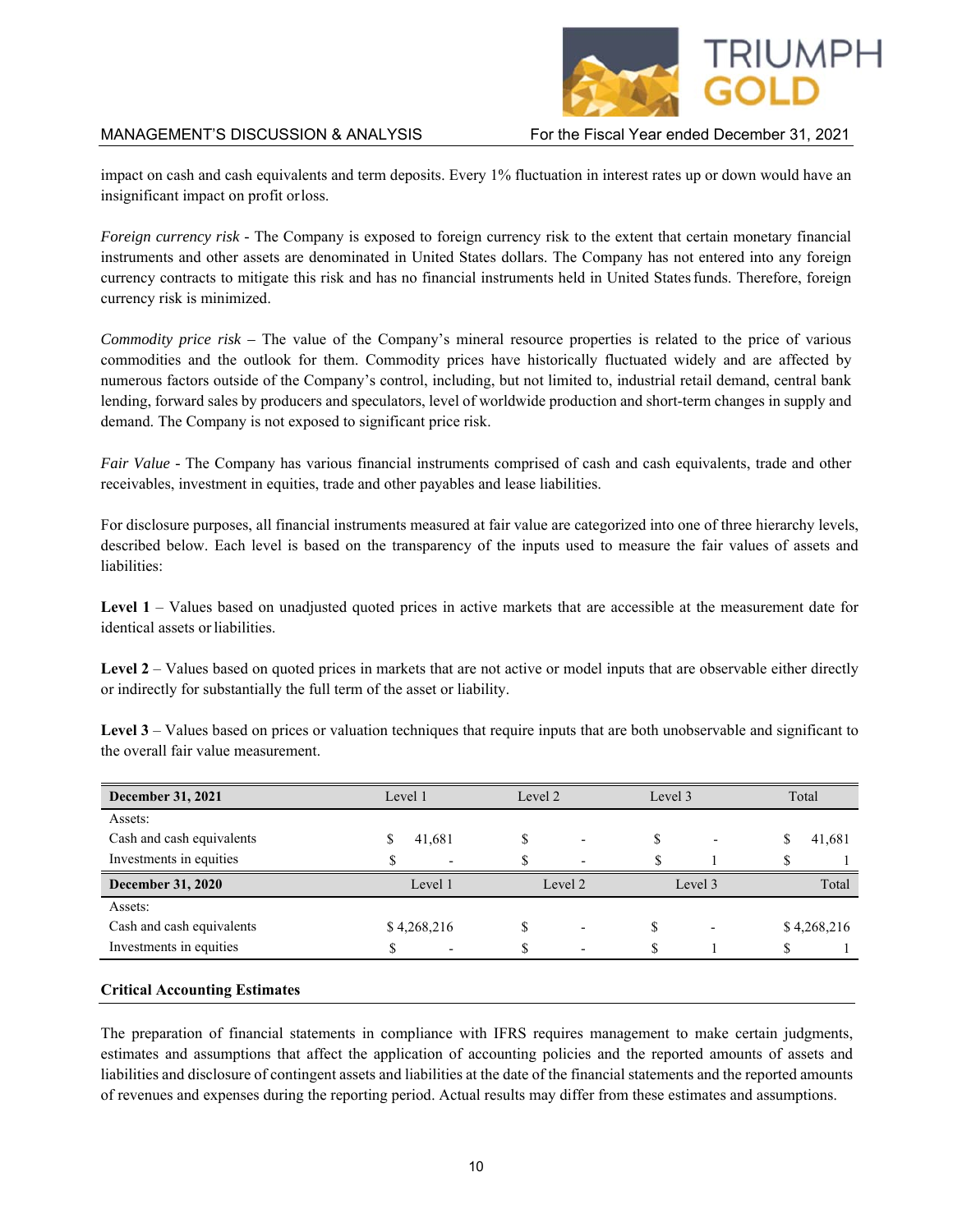

The estimates and associated assumptions are based on historical experience and various other factors that are believed to be reasonable under the circumstances, the results of which form the basis of making the judgments about carrying values of assets and liabilities that are not readily apparent from other sources.

The estimates and underlying assumptions are continuously evaluated and reviewed on an ongoing basis. Revisions to accounting estimates are recognized in the period in which the estimate is revised if the revision affects only that period or in the period of the revision and further periods if the review affects both current and future periods.

Significant accounting judgements

- a) The assessment of the Company's ability to continue as a going concern and to raise sufficient funds to pay for its ongoing operation expenditures, meet its liabilities for the ensuing year, and to fund planned and contractual exploration programs, involves significant judgment based on historical experience and other factors including expectation of future events that are believed to be reasonable under the circumstances; and
- b) The assessment of indications of impairment of each mineral property.

### **Changes in Accounting Policies including Initial Adoption**

Refer to Note 3 in the consolidated financial statements for the year ended December 31, 2021.

### **Related Party Transactions**

The Company had the following transactions involving key management and directors during the year ended December 31, 2021:

| <b>Name</b>                       | Relationship                                                        | <b>Purpose of transaction</b>  | <b>December 31, 2021</b> | <b>December 31, 2020</b> |
|-----------------------------------|---------------------------------------------------------------------|--------------------------------|--------------------------|--------------------------|
| RIP Services Inc.                 | Company controlled by<br><b>CFO</b>                                 | Financial consulting services  | \$48,000                 | \$68,000                 |
| John Anderson                     | Director and Interim CEO                                            | Salary                         | \$180,000                | \$205,000                |
| Purplefish Capital Ltd.           | Company controlled by<br>John Anderson, Director<br>and Interim CEO | Marketing                      | \$60,000                 | \$156,392                |
| Brian May                         | President                                                           | Salary                         | \$46,800                 | \$Nil                    |
| Tony Barresi                      | Former President and<br>Director                                    | Geological and Salary          | \$Nil                    | \$90,000                 |
| <b>Brian Bower</b><br>Consulting  | Company controlled by<br>Brian Bower, Director                      | Geological Services            | \$82,686                 | \$40,500                 |
| Wiklow Corporate<br>Services Inc. | Company controlled by<br>corporate secretary                        | Corporate secretarial services | \$42,000                 | \$49,500                 |
| Halle Geological<br>Services Ltd. | Company controlled by VP<br>of Exploration                          | Geological Services            | \$204,806                | \$257,133                |
| <b>Directors</b>                  |                                                                     | Directors fees                 | \$80,000                 | \$90,000                 |